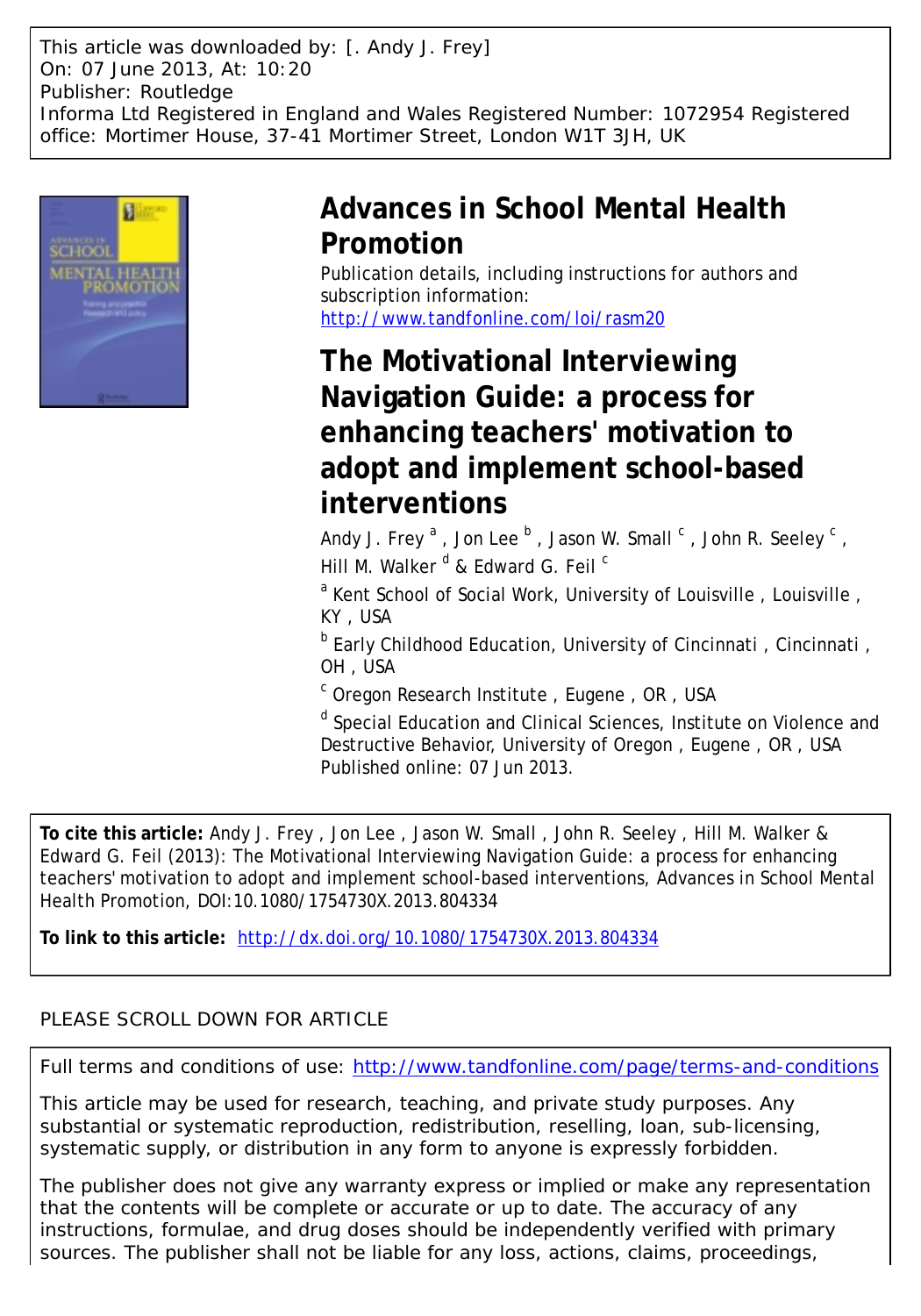demand, or costs or damages whatsoever or howsoever caused arising directly or indirectly in connection with or arising out of the use of this material.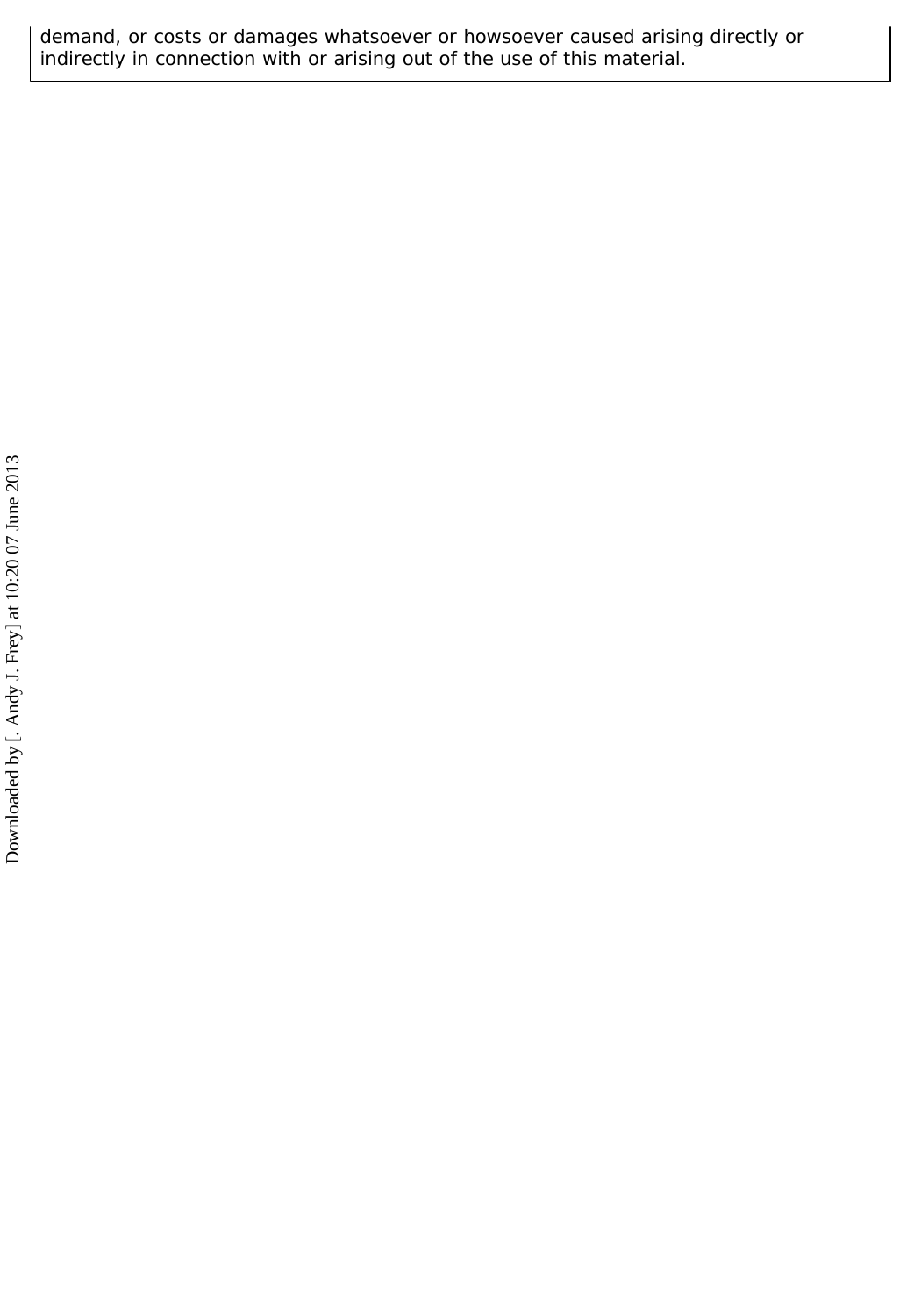# The Motivational Interviewing Navigation Guide: a process for enhancing teachers' motivation to adopt and implement school-based interventions

Andy J. Frey<sup>a\*</sup>, Jon Lee<sup>b1</sup>, Jason W. Small<sup>c2</sup>, John R. Seeley<sup>c3</sup>, Hill M. Walker<sup>d4</sup> and Edward G. Feil $<sup>c5</sup>$ </sup>

<sup>a</sup>Kent School of Social Work, University of Louisville, Louisville, KY, USA; <sup>b</sup>Early Childhood Education, University of Cincinnati, Cincinnati, OH, USA; <sup>c</sup>Oregon Research Institute, Eugene, OR, USA; <sup>d</sup>Special Education and Clinical Sciences, Institute on Violence and Destructive Behavior, University of Oregon, Eugene, OR, USA

(Received 6 November 2012; final version received 24 May 2013)

There is a critical need to engage theory-driven research related to the deployment of mental health promotion initiatives and student outcomes. A growing body of research supporting the use of motivational interviewing and engagement strategies in education suggests that this approach may be promising to better understand mechanisms through which coaches, mentors or consultants influence the change in behaviour and improve the implementation of effective practices. Motivational interviewing is a specific approach to engagement that works to raise motivation for fostering change, and may also serve as a useful approach for maximizing teachers' roles within school-based mental health promotion efforts. In this article, we describe the Motivational Interviewing Navigation Guide (MING), which consists of a five-step process to motivate teachers to implement critical features of an intervention with fidelity. In addition, the potential barriers to implement the MING approach, as well as recommendations for future research were discussed.

Keywords: evidence-based interventions; fidelity; teacher consultation; motivational interviewing; coaching

In a 2009 special issue of *School Psychology Review*, multiple experts in the field of education traced the history and recent trends related to the importance, conceptualization and measurement of the treatment integrity in educational research and practice (Greenwood, 2009). Treatment integrity, or the extent to which an intervention is delivered as intended, is imperative to our ability to infer intervention effectiveness, and therefore critical to improve student outcomes (Sheridan, Swanger-Gagne, Welch, Kwon, & Garbacz, 2009). This variable is increasingly recognized as a major factor underlying intervention failure as defined by less than expected intervention outcomes. There is also increasing pressure for instructional support providers (e.g. school social workers, school psychologists, school counselors, behaviour specialists, resource teachers and so forth) to attend systematically for the treatment integrity issues and outcomes. The National Association of School Psychologists (2005) promotes attention to treatment integrity in a published position statement and the National Association of School Social Workers (2011) promotes it in their national standards.

<sup>\*</sup>Corresponding author. Email: afrey@louisville.edu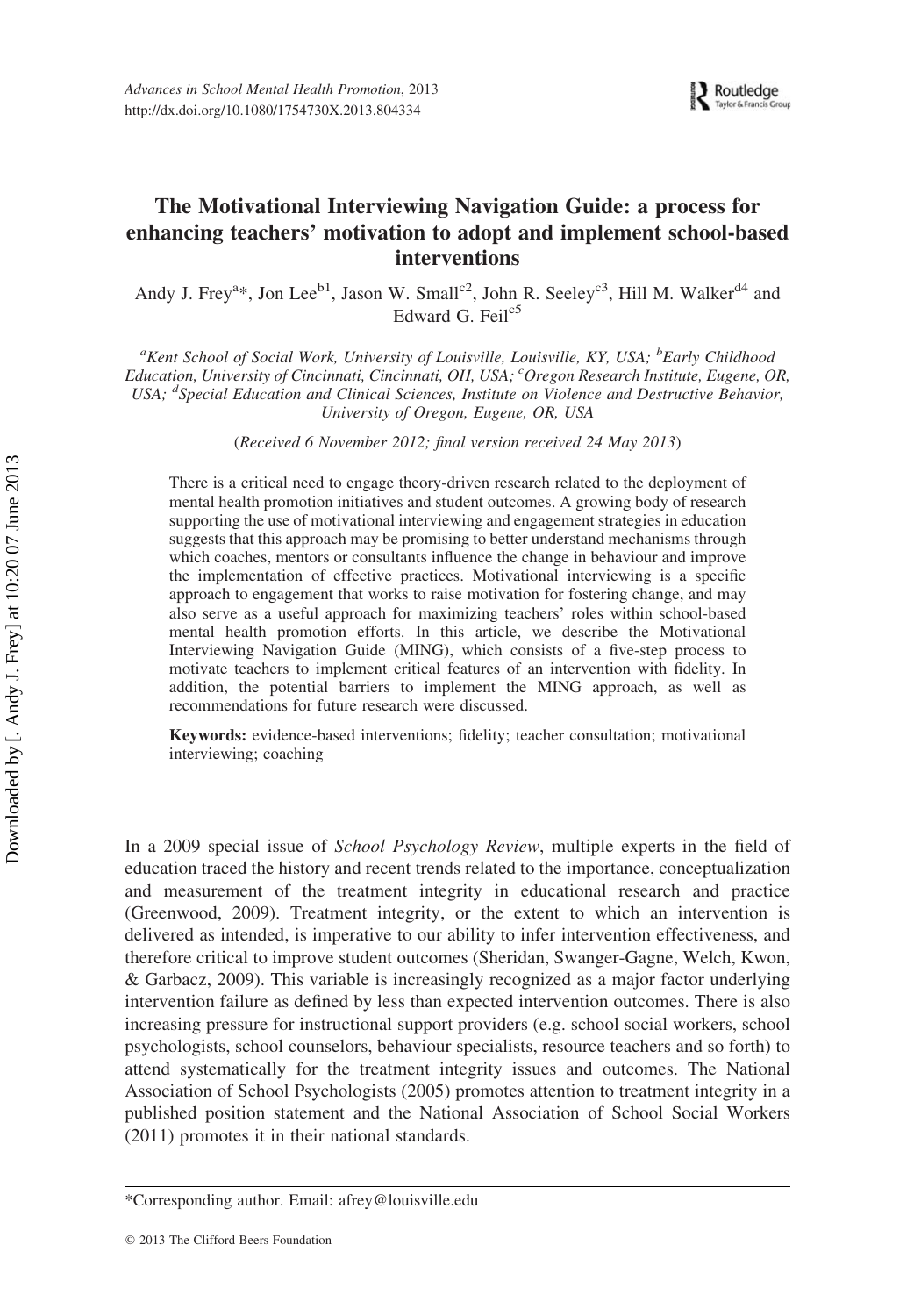#### 2 A.J. Frey et al.

A related trend in educational and psychological research and practice is the promotion of evidence-based practices (EBPs). For example, the No Child Left Behind Act and the Individuals with Disabilities Education Improvement Act of 2004, both mandate the use of strategies that have been proven promising, efficacious or effective. As well, the race to the top fund provides competitive grants to states for ' ... the implementation of, and investment in, innovative and evidence-based practices, programs, and strategies that significantly improve student outcomes' (American Recovery and Reinvestment Act, 2009). Although it is often implied that EBPs will be applied with integrity, several experts in the study of implementation science and the deployment of school-based mental health promotion initiatives (e.g. Dix, Slee, Lawson, & Keeves, 2012; Fixsen, Blasé, Naoom, & Wallace, 2009; Graczyk, Domitrovich, Small, & Zins, 2006; Weist et al., 2009) have noted the importance and complexity of improving programme implementation to achieve successful student outcomes. A conceptual framework by Domitrovich et al. (2008) identified the intervention and the support system as two conceptually distinct components contributing to implementation quality. The support system includes training and ongoing professional development via coaching or mentoring. Although the support system is believed to be a critical factor, Domitrovich et al. identified theory-driven research on programme implementation as a critical need, acknowledging 'little is known about the mechanisms through which mentors or coaches influence behavior change in the individuals with whom they work' (p. 10). Not surprisingly, increasing emphasis has been placed on the teacher's role in the provision of mental health services (Berzin et al., 2011).

To date, relatively few strategies have been applied to specifically motivate teachers to adopt and implement EBPs in educational settings. Hagermoser, Sanetti, and Kratochwill (2009) suggested that performance feedback is the only strategy to promote treatment integrity with a systematic line of research. Performance feedback involves showing the consultee graphic representations of treatment integrity data coupled with verbal recommendations for improvement.

An emerging line of research to improve teacher-implemented EBPs involves motivational interviewing (MI), which has a strong theoretical base, an impressive empirical base in addictions and health settings and some promising applications in school mental health. MI is a process that encourages a person 'by literally talking oneself into change' (Miller & Rollnick, 2012, p. 168). This is facilitated by developing a supportive environment/relationship and evoking change talk or any self-expressed language that is an argument for change (p. 159). Therefore, MI involves an intentional attempt by the therapist/consultant to evoke and explore change talk within an accepting, affirming and non-judgmental relationship. Impressively, implementation of MI strategies is associated with increased change talk (Glynn & Moyers, 2010; Miller, Yahne, Moyers, Martinez, & Pirratano, 2004; Moyers & Martin, 2006). Further, goal-directed change talk is associated with subsequent change in behaviour (Amrhein, Miller, Yahne, Palmer, & Fulcher, 2003; Miller Benefield, & Tonigan, 1993; Sellman, MacEwen, Deering, & Adamson; 2007; Sellman, Sullivan, Dore, Adamson, & MacEwan, 2001).

The purpose of this article is to describe the Motivational Interviewing Navigation Guide (MING), which is a process, derived from Miller and Moyer's (2006) eight strategies for learning MI and the Motivational Interviewing Navigation Map (Frey et al., 2011), to assist researchers interested in developing new interventions or to enhance engagement and implementation fidelity of existing interventions using an MI approach. The empirical rationale for adopting MI in schools to address treatment fidelity follows.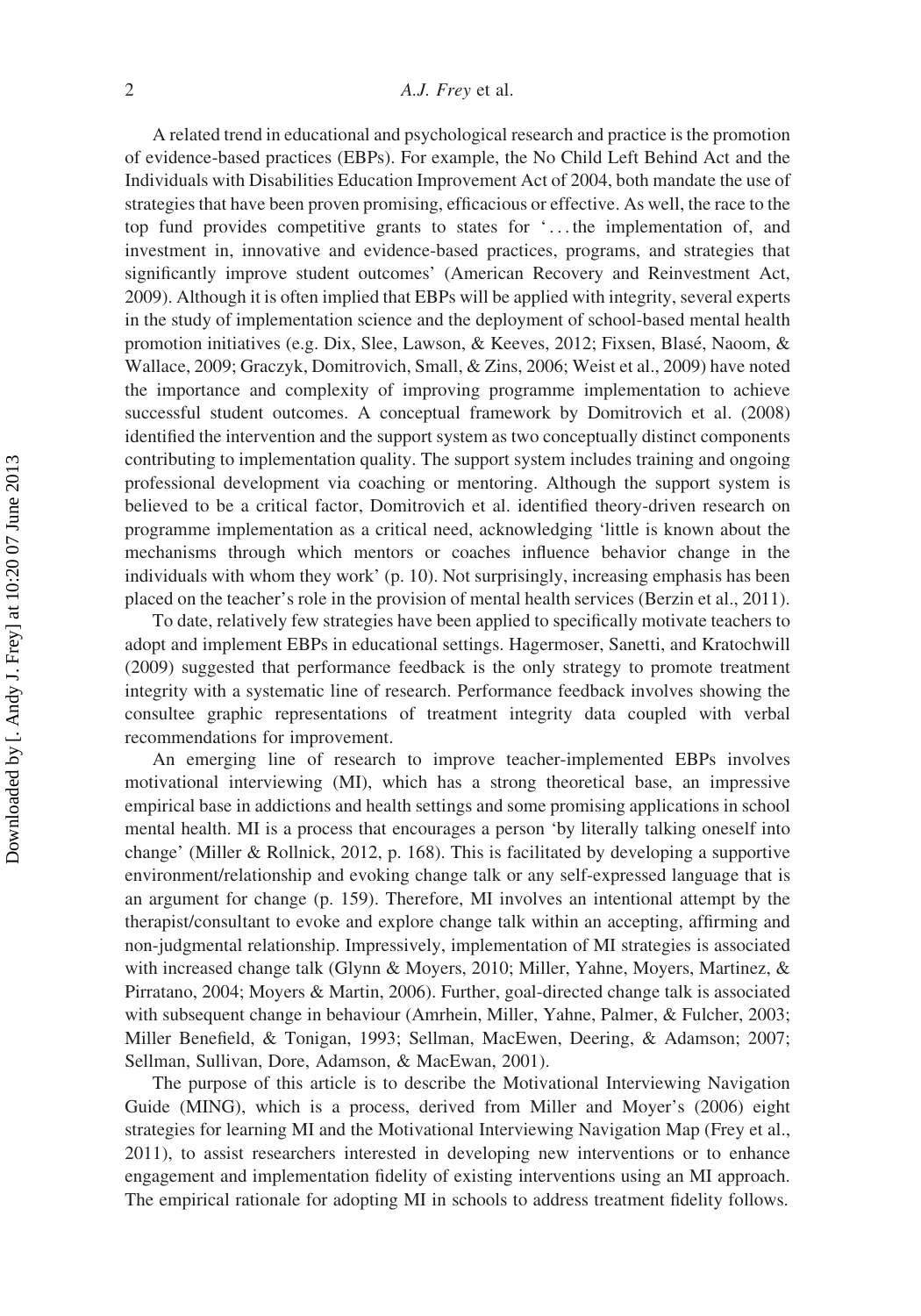# Empirical rationale for adopting a motivational interviewing approach

Across a broad range of clinical problems, originating principally from the treatment of addictions and in more recent applications to behaviour change in general, MI has a significant empirical base. Thirty years after its original description (Miller, 1983), the technique has been the subject of over 1200 publications and more than 200 clinical trials (Miller & Rollnick, 2012), spanning a broad spectrum of clinical problems, environments and individuals. Although findings from the vast majority of these trials remain variable (often attributed to clinician skill) the support for efficacy of MI and its role in motivation of behaviour change is solid.

MI has been proposed as a promising and innovative approach to enhance teacher motivation to adopt and implement school-based interventions designed to promote academic achievement and prevent or ameliorate challenging behaviour (Blom-Hoffman & Rose, 2007; Frey et al., 2011). Several educational research groups are also currently using it to address the engagement of parents, teachers and students in intervention procedures. For example, a 'check-up' routine involving relationship building, assessment and feedback sessions has been added to already highly regard school-based intervention approaches. For example, Dishion and Stormshak's (2007) ecological approach to family interventions and treatment (EcoFIT) model involves a 'family check-up' process that precedes delivery of a parent training curriculum. In addition, Herman et al. (2012) used the family check-up procedures to increase parental involvement and exposure to the core elements of coping power and evidence-based practice for parents of youth with aggressive behaviours. Similarly, Reinke, Lewis-Palmer, and Merrell's (2008) classroom check-up (CCU) procedure precedes a teacher planning process to improve classroom management practices; the CCU has also been used as a coaching model to bolster teacher implementation of social –emotional and classroom management intervention (PATHS to PAX; Reinke et al., 2012). The authors of this article, through an ongoing Institute of Education Sciences development grant (R324A090237), have developed a tertiary version of the first step to success early intervention programme (Walker et al., 1998) that includes a new home component, tertiary homebase (Frey, Lee, Small, Seeley et al., 2013; Frey, Lee, Small, Walker et al., 2013; Frey, Small, Lee et al., 2013) and an enhancement to the school component of the intervention (i.e. First Step Classroom Check-up) based on MI approach. Finally, Gueldner and Merrell (2011) also used aspects of MI for the purpose of improving treatment integrity with the strong kids intervention, a 12-week social emotional learning curriculum to build resiliency in middle school students. Although the available evidence of effectiveness for the use of MI by school personnel is limited, it is reasonable to assume that MI, delivered with fidelity within the context of support services, will expand in the next decade because of its strong face validity and flexibility of use.

#### The Motivational Interviewing Navigation Guide

The MING was developed as part of a three-year development grant to adapt the first step to success early intervention programme to address the programme's applicability for children with severe school adjustment and behavioural challenges. The first step to success early intervention programme (Walker et al., 1998) was originally established as a secondary prevention intervention targeting primary grade children with moderate or emerging behaviour disorders. An interdisciplinary team of researchers developed tertiary first step to motivate teachers and parents to (1) implement the programme with fidelity, (2) foster the development of positive reinforcement systems across home and school contexts and (3) reduce the attention paid by parents and teachers to children's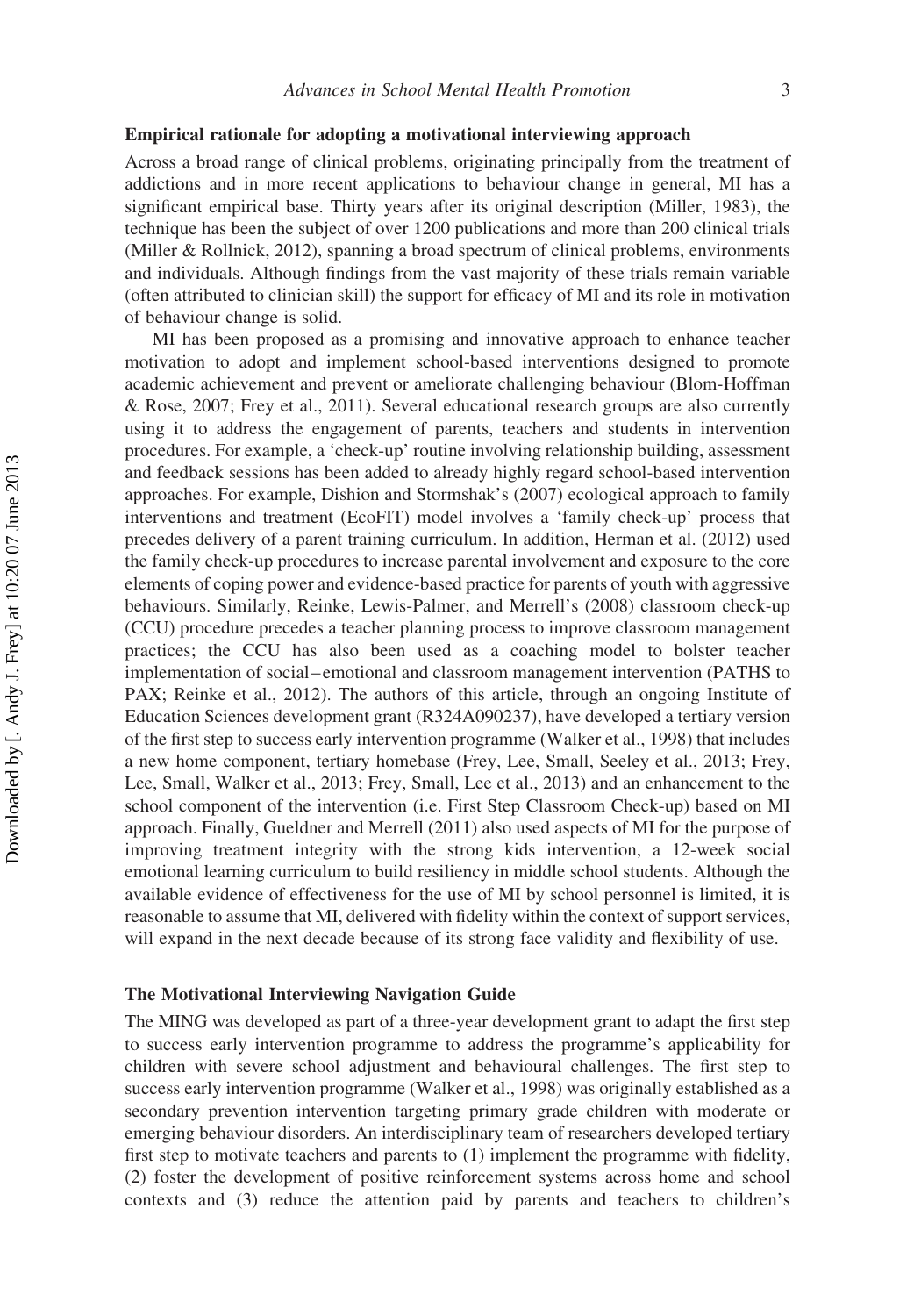inappropriate behaviour. Specifically, tertiary first step intervention is designed to boost motivation to implement the critical components of the intervention. The most significant addition to the tertiary variation involves the creation of a new home component, which infuses MI into the home component of the intervention; tertiary homebase was guided by Dishion and Stormshak's (2007) EcoFIT model.

Our application of MI, and adaptations to its implementation with teachers and parents in the context of schooling, differed from its application in the medical and substance abuse fields in terms of the challenges we encountered. Particularly difficult for our school-based coaches were: (1) the conceptualization of target behaviours for change, (2) training school personnel to use MI, (3) facilitating change in short interviews and (4) prioritizing change. These challenges were evident early in the project, and substantial attention was devoted to developing a process that was generalizable to the home and school applications and for structuring of a process, which became the MING, to help our coaches use MI strategies selectively and efficiently.

The MING, illustrated in Figure 1, includes five steps to increase motivation to adopt an EBP and improve implementation of the intervention's critical features. In the following section, we offer some contextual comments about the MING, and then describe the five steps of the process. The article concludes with a discussion of potential barriers for using the MING and recommendations for future research. Although there are a variety of terms for school personnel who might adopt an MI approach in the literature, we refer to support personnel as coaches.



Figure 1. Motivational Interviewing Navigation Guide (MING). Copyright 2013. Reprinted by permission of Positive Behaviour Management.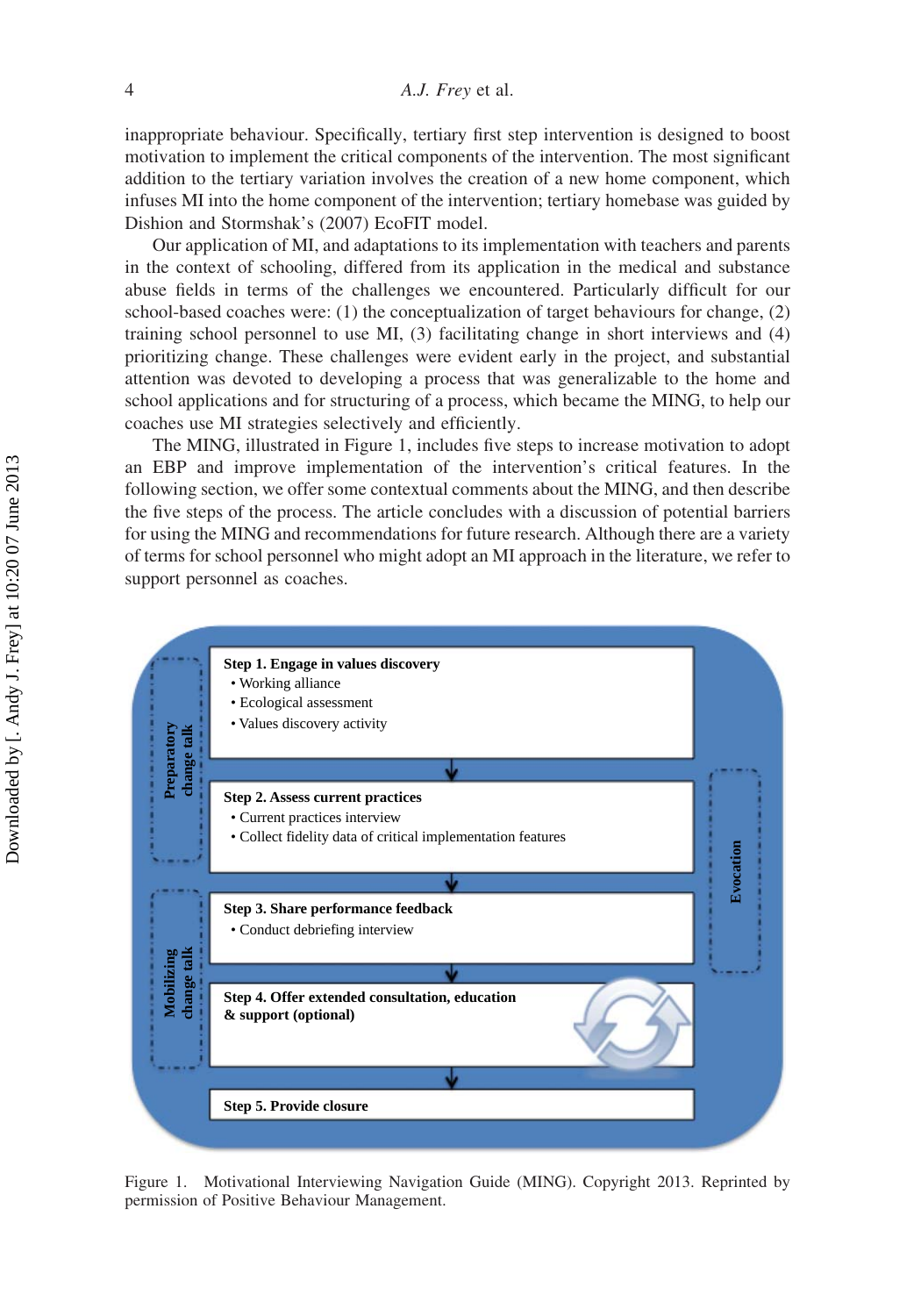# Contextual comments about the MING

Before describing the MING, there are a few details about its use that are important to note. First, the amount of time a coach spends on each of the five steps can be highly variable. The following circumstances accelerate the process: (1) a strong working alliance exists, (2) the teacher identifies adoption/implementation of the EBP as important, (3) the teacher expresses confidence in his or her ability to adopt/implement the EBP and (4) the teacher initially implements the critical features of the EBP with integrity. In addition, the coach's skill in efficiently selecting and applying MI strategies is also an important factor, and one that the MING was created to improve. Second, the application of the MING process requires individualization depending on the EBP of focus. Specifically, the values, practices, target behaviours, fidelity data collection tools and the visuals used to provide performance feedback are all EBP-specific.

# Step 1. Engage in values discovery

The main purpose of the first step of the MING is to discover the teacher's values, goals and hopes for the children's future. The coach works to develop, maintain and monitor a working alliance and become familiar with the teacher's classroom ecology (e.g. classroom management style, children and environment). The values discovery activity provides information critical to the later steps of the MING for increasing teacher motivation to adopt EBPs. The activity can be completed with a set of simple cards listing common teacher values (e.g. value discovery cards), or in a discussion format. In general, teachers are encouraged to identify their classroom and teaching values, goals for teaching and hopes for futures of their students. Successfully, the teacher's values were identified, validated and affirmed. Active attempts to evoke change talk during the values discovery activity were not encouraged, as this may be perceived as 'selling' or educating, which is particularly risky from a relational stance prior to having developed a strong working alliance.

#### Step 2. Assess current practices

The second step of the MING is to complete a current practices interview and to collect fidelity data of critical implementation features. The two components of this step provide a structure for increasing teacher motivation to adopt the EBP and/or the underlying principles or assumptions the EBP is based upon. Thus, the details of the interview and collection of fidelity data would be individualized based on the EBP. Successfully, the coach is able to learn about existing practices that are consistent or potentially in conflict with the EBP.

#### Current practices interview

For example, in our work with first step classroom check-up, the teacher is asked a set of questions that progressively measures his or her current use of the five universal principles of positive behaviour support (Golly, 2006). These principles form a foundation of classroom management within which the first step programme is more likely to be effective. Based on the teacher's answers, the coach can systematically identify the teacher's values as they relate to classroom management and assess current fidelity of implementation of the principles. Throughout the interview, the coach evokes change talk by encouraging the teacher to articulate the advantages of adopting the EBP and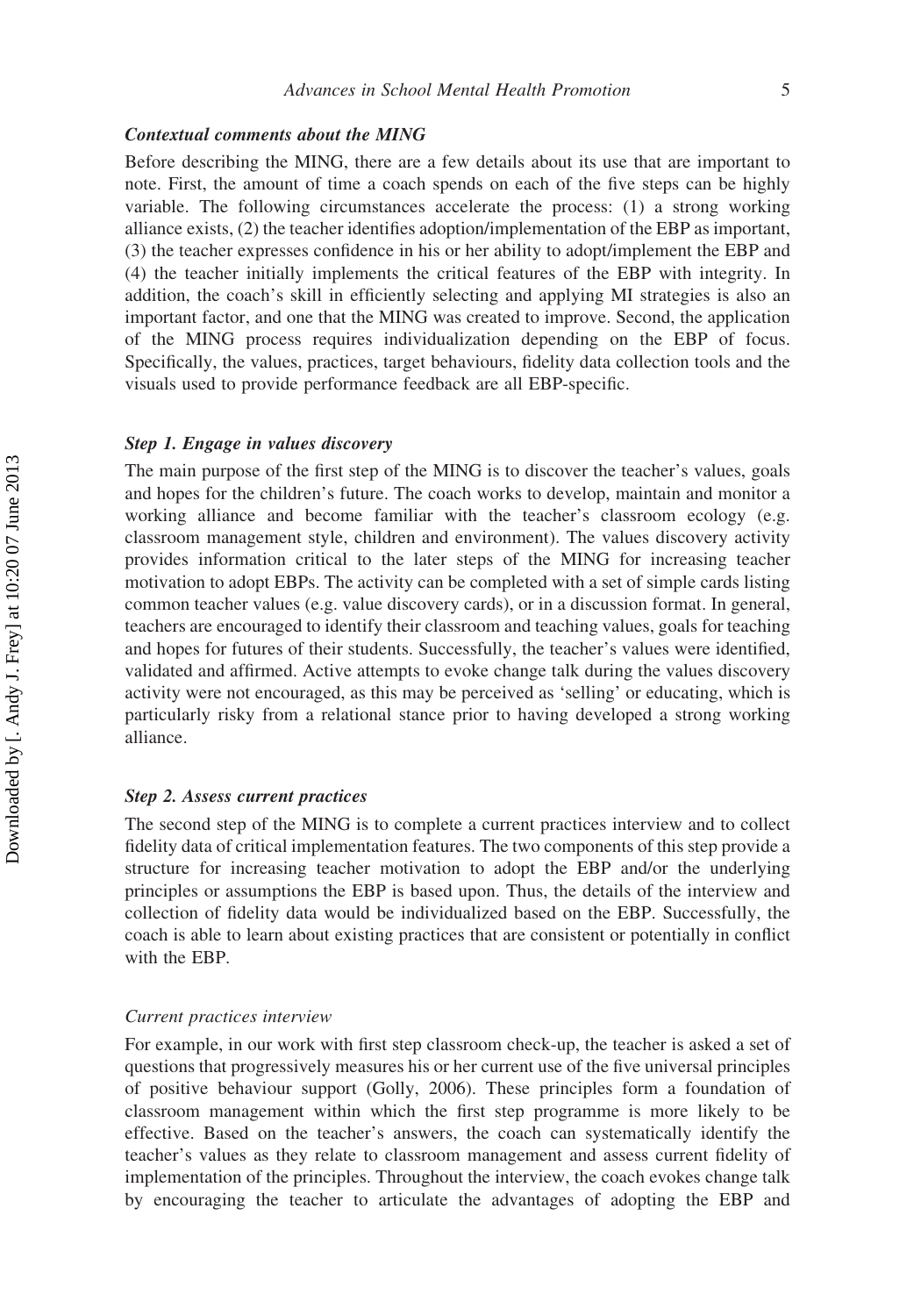## 6 A.J. Frey et al.

disadvantages of existing practices that are not consistent with these principles. During the interview, the coach should carefully monitor the working alliance, while supporting the teacher's control and autonomy in the process of teaching to freely consider change and make decisions consistent with their values and goals. Consistent with sound implementation of MI skills, the coach should focus on responding to the teacher with more reflections than questions, using simple and complex reflections to affirm values, emphasize autonomy and accept viewpoints (even if different from their own). Furthermore, the teacher should direct the conversation, and the coach should resist asking close-ended questions (i.e. do you think adopting this intervention is important?) and promoting the EBP as 'the answer'. We have provided the Teacher Universal Principles Interview Guide (See Appendix 1) used within the first step classroom check-up as an example of how we have applied this step within our work.

# Strategies to cultivate importance and enhance confidence

In addition to establishing a working alliance, an MI approach requires that the coach also enhance teacher confidence in adopting the EBP, which is another focus of Step 2. Cultivating importance and enhancing confidence are accomplished by encouraging the teacher to elaborate on the benefits of adopting the EBP as well as the disadvantages of not adopting it. This line of questioning can be difficult to learn. Often novice, and sometimes experienced, coaches move too quickly towards implementation once a teacher verbalizes that adopting the EBP is important. Or worse, they assume the teacher is ready without asking. We believe teachers often overestimate the extent to which they believe adopting an intervention is important – a phenomenon most likely associated with social desirability bias. Thus, the authenticity of teacher self-ratings is difficult to assess accurately, particularly when the practice has been mandated by the school administration. Therefore, we encourage coaches to spend more time in this interview than they may believe is actually necessary. The added time is needed to explore the advantages and disadvantages of the EBP for both the teacher and the target of the EBP (i.e. the student). In doing so, the coach accentuates any change talk in regards to importance.

Techniques to enhance confidence are similar to those for cultivating importance. Specifically, the coach solicits detailed examples of change consistent with the teacher's previously-stated values. These examples should represent very specific situations, in which they have adopted and successfully implemented new practices from the past, and ideas for how the teacher might go about implementing the EBP with integrity. Again, it is common for MI novices to gloss over this step and rush towards implementation of the EBP. If there are any doubts about the teacher's motivation, our simple rule here is 'the more the better', founded on the belief that teacher preparation here will decrease the time needed to reach a high level of implementation integrity later on.

Because this step is so important, we have identified additional strategies in the narrative therapy literature (see White, 1988, 1995; White & Epston, 1990) that we have not found in the MI literature. Within this literature, the notion of identifying and getting teachers to elaborate on what is referred to as unique outcomes, exceptions to the problem story or alternative stories is very similar to differentially responding to change talk during the motivational interview. The narrative therapy literature proposes a number of different lines of questioning that we believe could be useful for enhancing confidence. In particular, anchoring and thickening are useful for building confidence. Several examples of each are described in Table 1.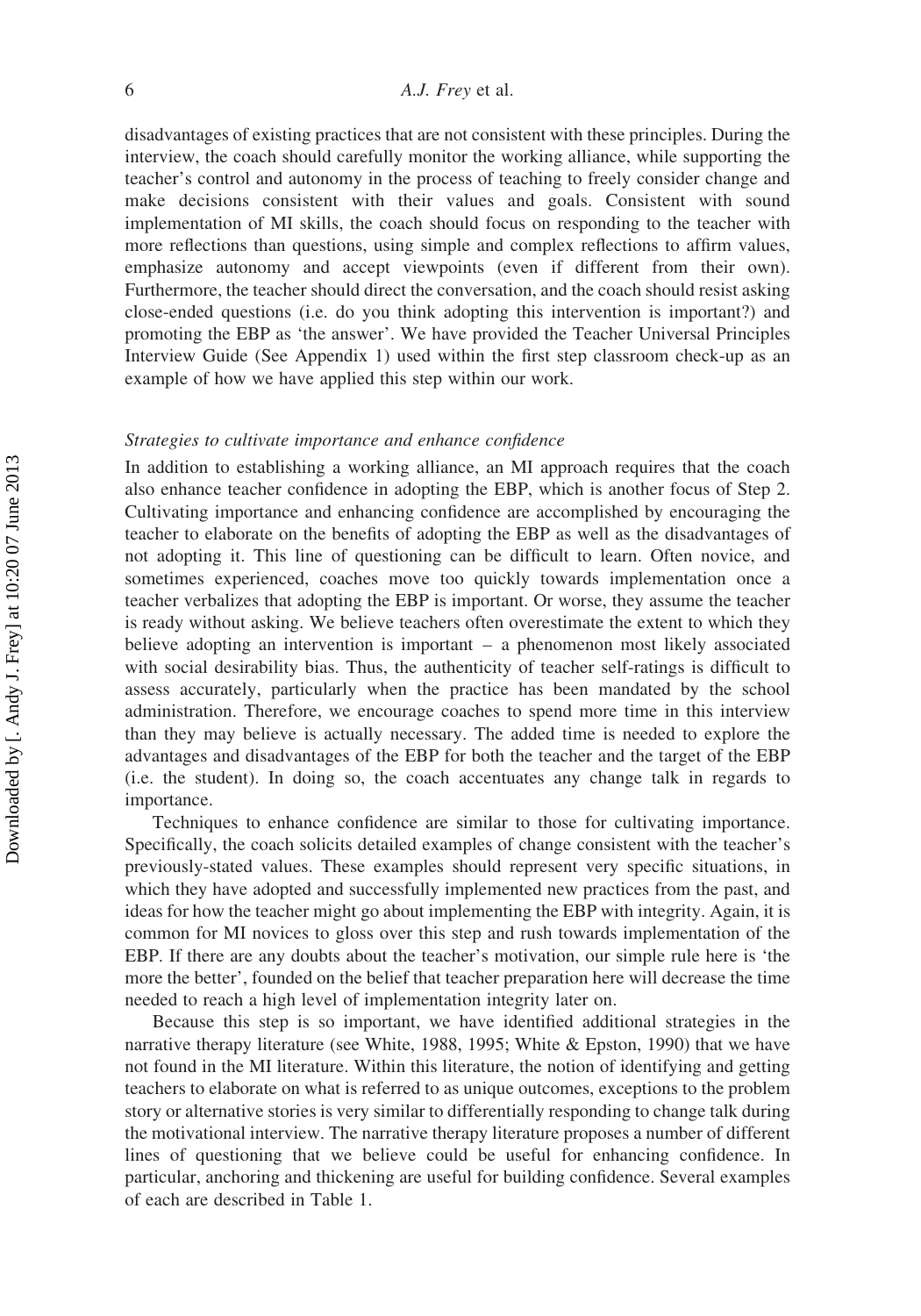| Type of question |                          | Question                                                                                                                                                                                                        |
|------------------|--------------------------|-----------------------------------------------------------------------------------------------------------------------------------------------------------------------------------------------------------------|
| Anchoring        |                          |                                                                                                                                                                                                                 |
|                  | Point of reference       | Were there times when you've done this kind of<br>thing before?                                                                                                                                                 |
|                  |                          | What successful examples of change can you<br>think of?                                                                                                                                                         |
|                  | Ownership                |                                                                                                                                                                                                                 |
|                  |                          | As you look back at this accomplishment<br>What were the steps you took in doing this?<br>What did you do first? Then what?                                                                                     |
|                  |                          | How did you prepare yourself to do this?<br>What do you think were the turning points that                                                                                                                      |
|                  |                          | made this possible?<br>Were there particular things that you said to<br>yourself that supported this behaviour and                                                                                              |
|                  | Detail                   | were consistent with your values?<br>What was the look on his face when ?                                                                                                                                       |
|                  |                          | What went into doing this at this point in your<br>life?                                                                                                                                                        |
|                  |                          | Who would have predicted this event?<br>What did it feel like ?                                                                                                                                                 |
| Thickening       |                          | Who else saw this?                                                                                                                                                                                              |
|                  | Details                  | What is the significance of this possible change                                                                                                                                                                |
|                  |                          | for you as a family?<br>If you were to apply this knowledge in your life<br>now, in what context would it make the most<br>difference?                                                                          |
|                  |                          | What difference would it make?                                                                                                                                                                                  |
|                  | Including others         |                                                                                                                                                                                                                 |
|                  |                          | What have others seen that would lead them to<br>believe you can do this?                                                                                                                                       |
|                  |                          | What do you think motivated (a significant other)<br>to make this same change?                                                                                                                                  |
|                  |                          | Do you think the way that you two stuck to the task<br>is reflective of what you hope for yourself in the<br>future? include values (e.g. "What does working<br>towards this change say about your character?") |
|                  |                          | What does it say about your commitment to your<br>values?                                                                                                                                                       |
|                  |                          | What does it say about you as a person that you<br>would do this?                                                                                                                                               |
|                  |                          | What does this new perspective tell you about<br>yourself?                                                                                                                                                      |
|                  | Alternative perspectives | Why does this way of acting suit you better than                                                                                                                                                                |
|                  |                          | the old way?<br>What positive effects on (significant others) do you<br>foresee this change having?                                                                                                             |
|                  | Connect to present       | How does this potential change influence your ideas                                                                                                                                                             |
|                  |                          | about the future?<br>If we look back over the years how are you using<br>your strength and intelligence differently with this<br>next step in your future?                                                      |

Table 1. Questions from narrative therapy literature to build confidence.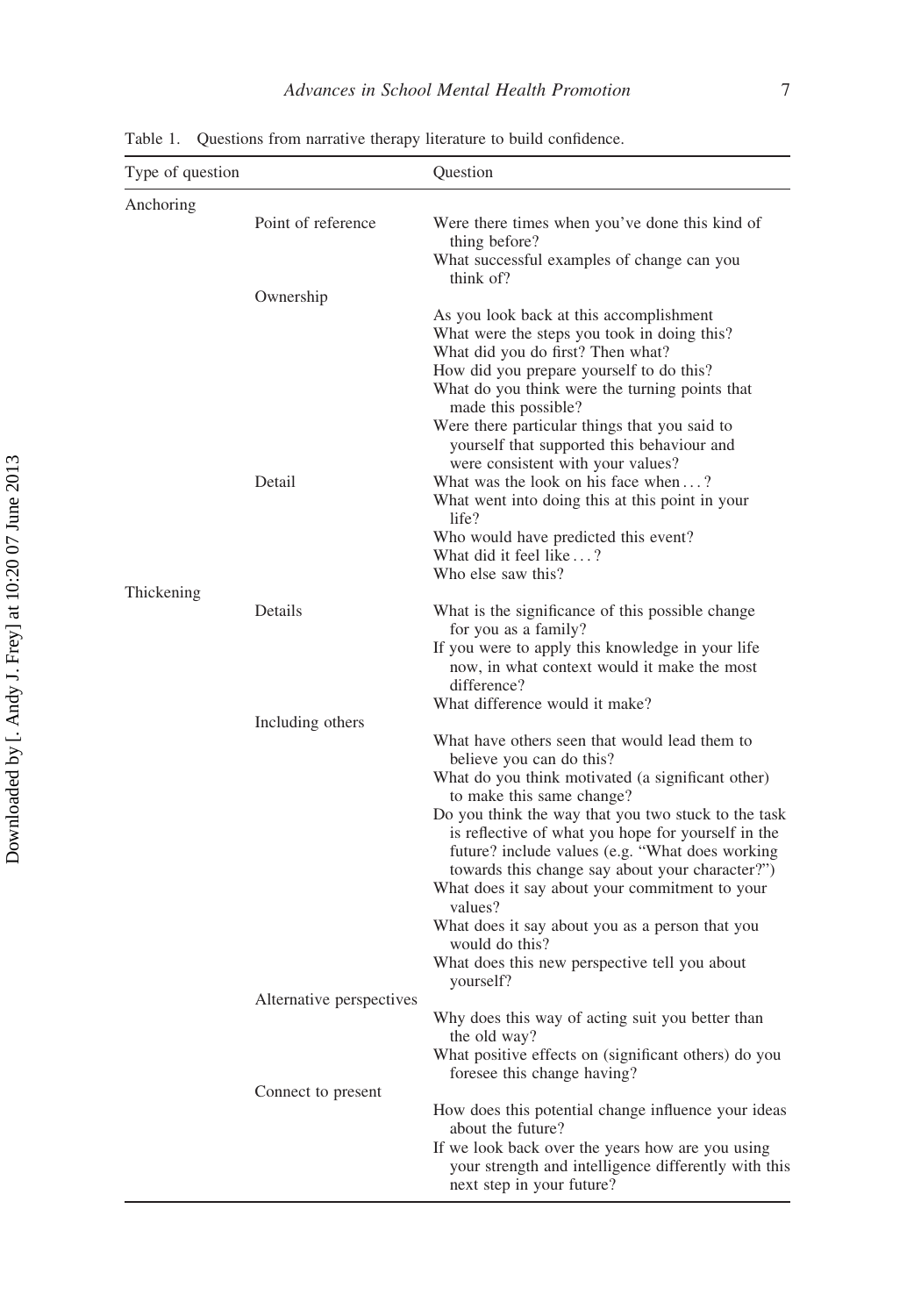# Collect fidelity data of critical implementation features

The collection of critical implementation features is ideally conducted via direct observation using an established fidelity measure associated with the EBP. One advantage of many EBPs is that they have measures that define whether the intervention is being implemented with integrity. The collection of fidelity data allows the coach to provide a graphical representation of the teacher's performance and structure the provision of performance feedback (Step 3). Although fidelity measures have been historically used in research settings, they are being promoted for frequent use within the context of the RtI movement (Lopez & Nastasi, 2008). We are advocating their use herein as a vehicle to promote implementation by providing objective performance feedback within the context of the MING process. Using a fidelity measure, the coach conducts an observation, leaves a representation of the data (ideally graphic) for the teacher's consideration, and schedules the debriefing interview for the purpose of providing performance feedback and discussing subsequent changes and actions based upon it.

# Step 3. Provide performance feedback

A debriefing interview is used to provide performance feedback. The debriefing interview is structured to encourage the teacher to reflect on their implementation fidelity, and if necessary, increase the extent to which they believe implementing the critical features of the intervention is important. At the end of the interview, teachers are given the option of ending the consultation relationship or replicating Steps 2 and 3 after having articulated specific goals for improvement. As can be seen in Figure 2, the coach's focus in this interview is dependent on the teachers' implementation of the critical features of the EBP and coach's assessment of teacher motivation.

#### Solicit teacher impressions

The debriefing interview should start with the teacher's perceptions of the fidelity data. When soliciting teacher impressions of the data, which should occur after the teacher receives the graphical representation and has had time to digest it independently, the coach uses open-ended questions. For example, the coach could ask, 'how did you interpret this data?' 'What aspects of the data resonated with the teaching values we have discussed?' Or 'What aspects of the data were surprising?' Ideally, these questions evoke change talk from the teacher, which can be amplified with open-ended questions soliciting elaboration and validated through reflections that evoke the teacher's previously stated values, goals and hopes for futures of her or his students.

If the teacher's implementation is either strong or if it is weak, but they appear motivated to change (i.e. improve fidelity), the coach focusses on the teacher's strengths and their commitment to their teaching values. The coach can use the strategies for enhancing confidence discussed earlier (see Table 1), but this time with the critical components of implementation fidelity serving as the target outcome behaviour (i.e. as opposed to a general focus on adopting the EBP).

## Cultivate importance and enhance confidence

As can also be seen in Figure 2, if implementation is weak and motivation is low, the coach attempts to elevate importance by amplifying the discrepancy between the status quo and the values articulated in the value discovery EBP interview, including potential benefits of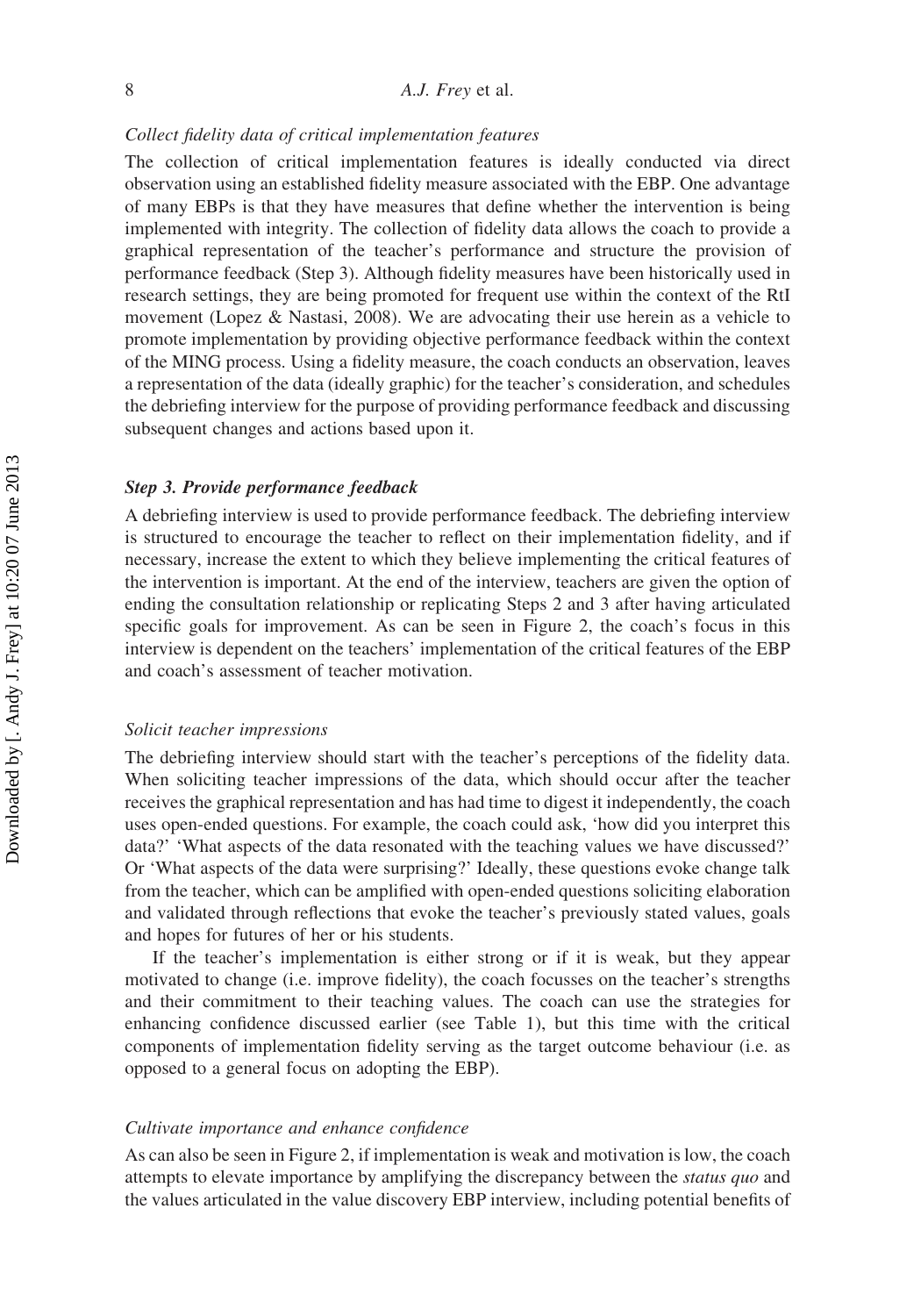

Figure 2. The teacher debriefing interview flow chart.

the EBP to students and disadvantages of the *status quo*. Following this discussion, the coach provides the teacher the option of receiving extended coach support (Step 4) or bringing the consultation relationship to a close (Step 5).

There are no concrete rules of thumb for signifying an appropriate time for transition to Step 3. Teacher ratings of importance and confidence should be considered, but should not be the only indicator used to make this decision. Readiness signs include decreased resistance, resolve to change, increased change talk, questions about change, envisioning/brainstorming change, experimenting with change and direct requests to get on with implementation. These readiness signs indicate that the teacher has identified their own strengths and can easily acknowledge the advantages of adopting/implementing the EBP. Finally, the coach transitions for negotiating the EBP implementation plan by summarizing and celebrating the evidence of readiness and reaffirming the teacher's autonomy.

# Step 4. Extended consultation, education and support

During this (optional) step of the process, the coach and teacher negotiate repeating Steps 2 (fidelity data collection) and 3 (provide performance feedback) in order to provide continuing support for teacher-established fidelity goals that are previously articulated. Once the specifics are decided upon and Step 2 is completed, the coach may deem it appropriate to take an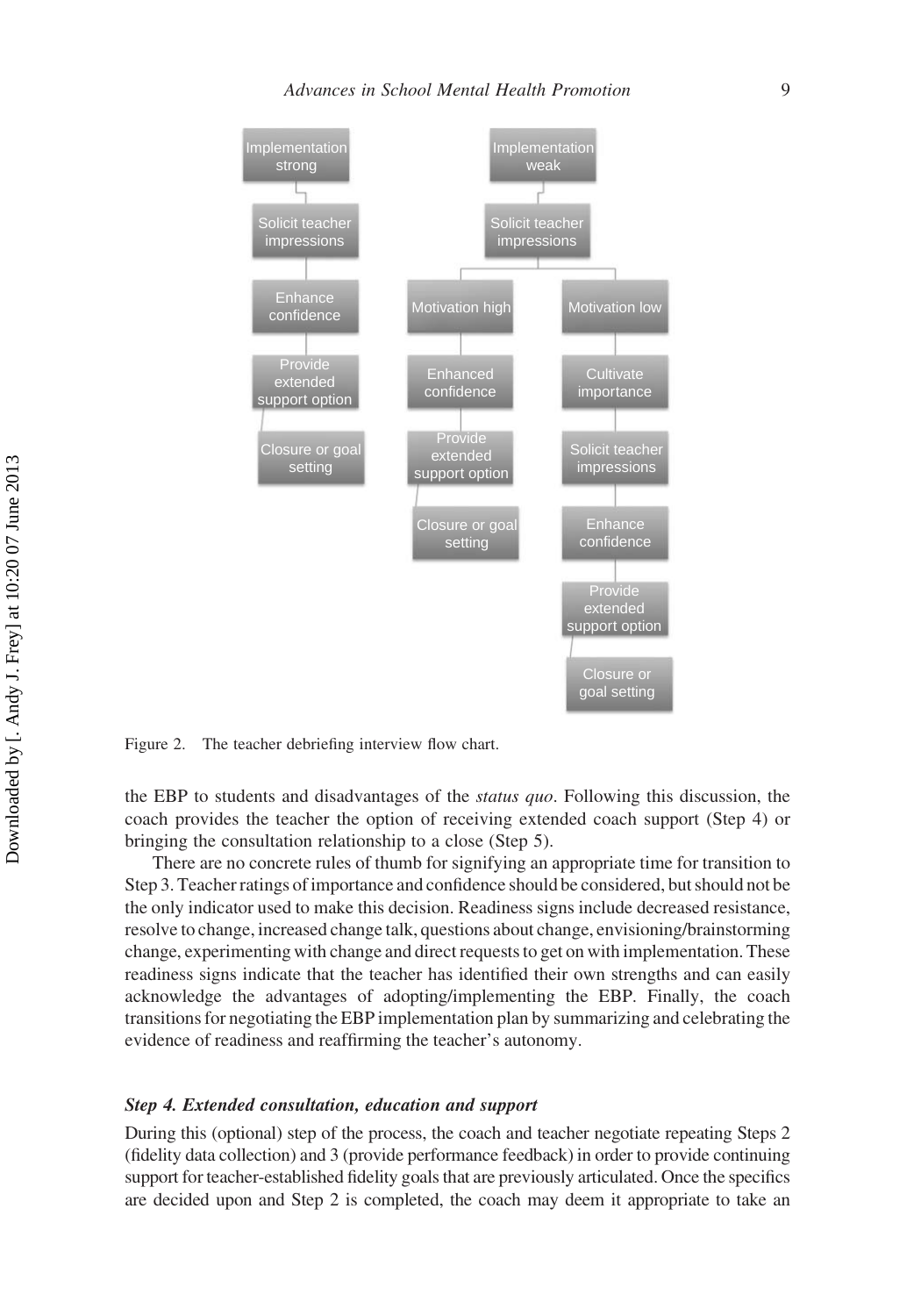educational stance, more freely offering advice and teaching skills through consultation or direct education. For example, discussing issues related to implementation is a common consultation practice.We recommend educational strategies including modelling, role-playing and pre-correcting for implementation problems by exploring barriers to implementation.

# Step 5. Closure

Whether a teacher selects closure due to high confidence in their ability to change on their own or due to low motivation, steps should be taken to insure that the relationship ends on a positive note and that the teacher leaves with tools, they may choose to use in the future. This step is completed in a relatively short period of time, either after the debriefing interview or extended consultation, education and support has been completed. The coach should express their gratitude for the teacher's engagement in the process. Whether or not the relationship has been challenged, the teacher can only stand to benefit from receiving affirmations at the time of closure.

# Potential barriers to implementation

Although we believe the MING is a very promising process, we are aware that there are several potential barriers of wide-scale adoption to deploy mental health promotion initiatives. The primary limitation in this regard is the training and supervision required for it to be implemented with acceptable skill levels. Mitcheson, Bhavasr, and McCambridge (2009) suggested that MI's outward simplicity is deceiving, obscuring a complexity that is difficult to master. Skillful use of MI is a prerequisite for applying the MING to the deployment of mental health promotion initiatives. It is not clear that how many schoolbased coaches have had formal training in MI, and while resources to train them are being developed, pilot tested and refined, currently they are not widely available.

A variety of other limitations also exist. For example, teacher's time is a possible limitation. Teachers, in particular, are overwhelmed with responsibility, and some may view engagement in this process as overly burdensome. An additional barrier involves the increasing difficulty of applying these strategies when the target behaviour, in this case, implementing a specific EBP, is less clear or if a coach is attempting to provide performance feedback for an intervention, in which fidelity measures do not exist, or do not lend themselves to graphical representation. The MING is also limited in that the process only addresses situations, in which teacher's motivation is the cause of the weak implementation fidelity.

# Recommendations for future research

We believe that the MING presents a unique opportunity for an entire line of theory-driven research related to the mechanisms through which mentors or coaches influence behaviour change in the individuals with whom they support. For example, developmental work is required to study its use in authentic educational settings and refine it through an iterative development process based on feedback from coaches and teachers. In addition, the social validity, satisfaction and potential efficacy of the MI approach in general as well as the MING process require systematic study. Finally, future research should examine whether grafting the MING onto existing EBPs results in higher treatment integrity or better student outcomes. These are empirical questions that deserve attention through controlled evaluations and randomized clinical trials. As research related to the application of MI in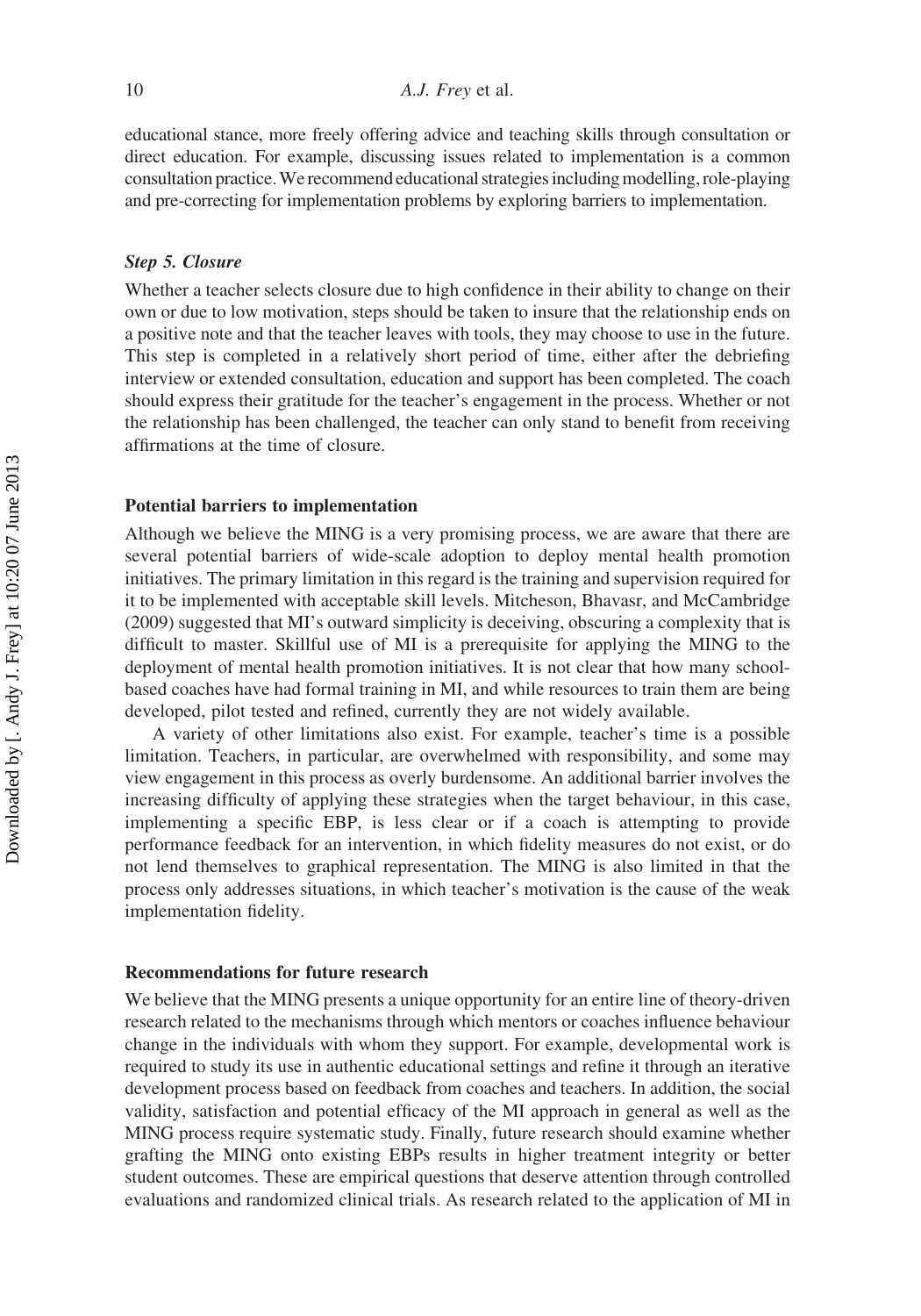the context of mental health promotion initiatives advances, we will need to (1) determine which components of MI are critical and which are supplementary (Noell, 2008); (2) identify which components of MI should be adhered to rigidly, which require flexibility and adaptation (Durlack  $&$  DuPre, 2008), and which employ reliable and valid processes to evaluate and document treatment integrity of the MI-based consultation process (Noell & Gansle, 2006) and (3) establish if there are any subgroups for whom the critical threshold of MI implementation varies (Durlack & DuPre, 2008). Studies that examine cost-benefit analysis would also be important.

Finally, if school-based coaches and researchers are to use the MING process effectively, relevant training and supervision structures must be created to support school staff. Thus, there is a need for efficacious training and supervision structures that can efficiently develop MI skills among the wide variety of school-based professionals who might become coaches. Efforts to develop school-based training procedures are underway.

#### Conclusion

The MING provides a process for increasing the adoption and implementation quality of mental health promotion initiatives, particularly those for which teacher and parents serve as implementation agents. This innovative approach introduces a new strategy for addressing an issue that is central to most policy, practice and research trends within the field of education. MI's promise for improving adoption and implementation of schoolbased EBPs appears strong but remains to be empirically demonstrated. We anticipate that MI applications will expand substantially within the next decade because of the flexibility of the process, the perceived value of its techniques and the evidence base supporting its use in related disciplines. We hope introducing this process facilitates conversation, and recognize that further development and debate is needed regarding the construction and application of MI in school settings.

#### Acknowledgements

The development of the Motivational Interviewing Navigation Guide was supported in part by the Institute of Education Sciences, US Department of Education, through Grant R324A090237 to the University of Louisville. The opinions expressed are those of the authors and do not represent views of the Institute or the US Department of Education. In addition, the authors thank Ally Rutledge, Pam Ratcliffe and Rick Cloud for their assistance conceptualizing this guide.

#### Notes

- 1. Email: lee4jn@ucmail.uc.edu. 2. Email: Jasons@ori.org.
- 
- 3 Email: JohnS@ori.org.
- 4. Email: Hwalker@oregon.uoregon.edu.
- 5. Email: edf@ori.org.

#### References

- American Recovery and Reinvestment Act (2009). GovTrack.us (database of federal legislation). Retrieved from<http://www.govtrack.us/congress/bills/111/hr1>
- Amrhein, P.C., Miller, W.R., Yahne, C.E., Palmer, M., & Fulcher, L. (2003). Client commitment language during motivational interviewing predicts drug use outcomes. Journal of Consulting and Clinical Psychology, 71, 862-878.
- Berzin, S.C., McManama O'Brien, K.H., Frey, A.J., Kelly, M.S., Alvarez, M.E., & Shaffer, G.L. (2011). Meeting the social and behavioral health needs of students: Rethinking the relationship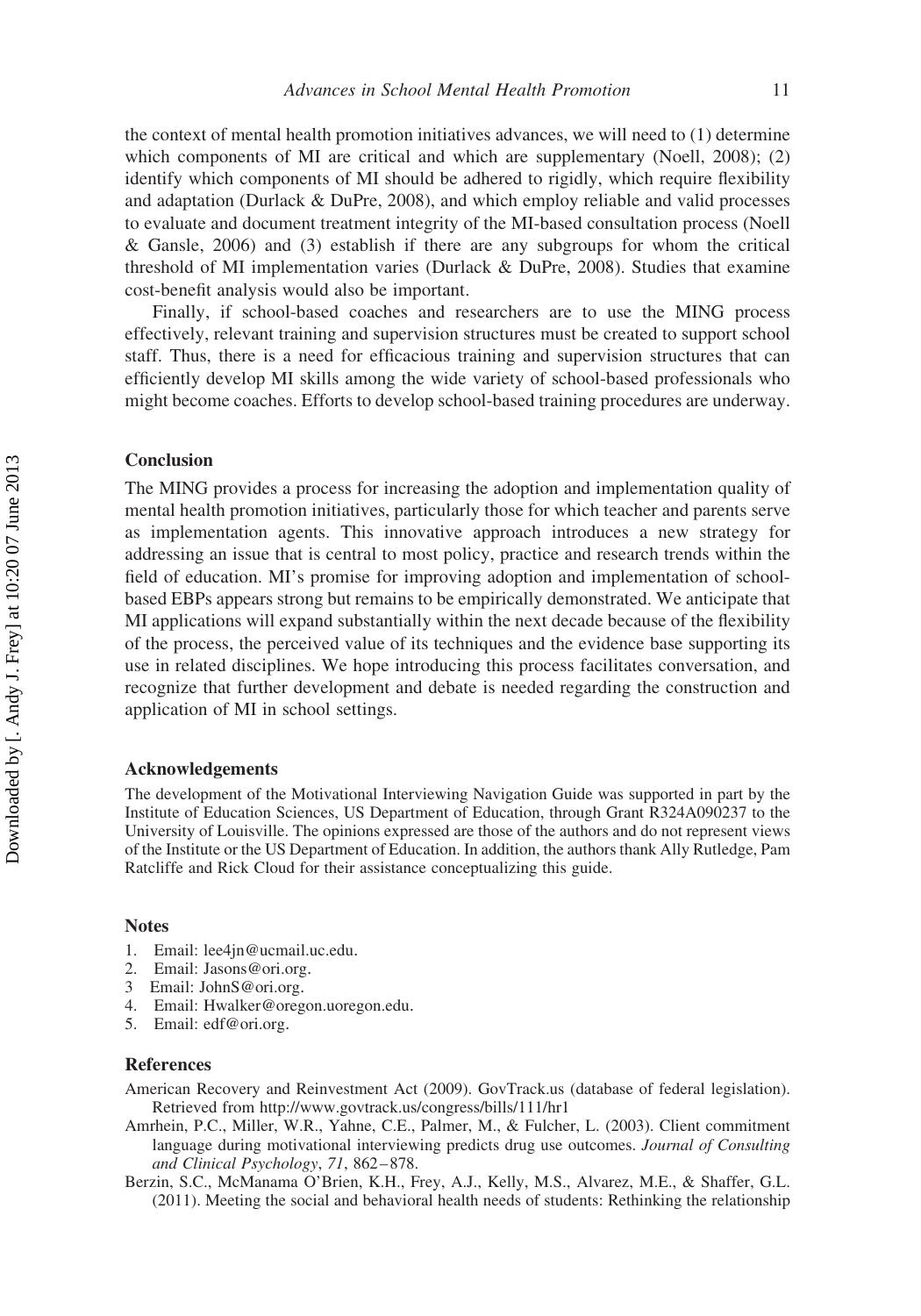between teachers and school social workers. Journal of School Health, 81, 493-501, [doi:](http://dx.doi.org/doi: 10.1111/j.1746-1561.2011.00619.x) [10.1111/j.1746-1561.2011.00619.x](http://dx.doi.org/doi: 10.1111/j.1746-1561.2011.00619.x)

- Blom-Hoffman, J., & Rose, G.S. (2007). Applying motivational interviewing to school-based consultation: A commentary on "Has consultation achieved it primary prevention potential?" and article by Joseph E. Zins. Journal of Educational and Psychological Consultation, 17,  $151 - 156$ .
- Dishion, T.J., & Stormshak, E.A.E. (Eds.). (2007). Intervening in children's lives: An ecological, family-centered approach to mental health care. Washington, DC: American Psychological Association.
- Dix, K.L., Slee, P.T., Lawson, M.J., & Keeves, J.P. (2012). Implementation quality of whole-school mental health promotion and student's academic performance. Child and Adolescent Mental Health, 17, 45-51.
- Domitrovich, C.E., Bradshaw, C.P., Poduska, J.M., Hoagwood, K., Buckley, J.A., Olin, S., ... Lalongo, N.S. (2008). Maximizing the implementation quality of evidence-based preventive interventions in schools: A conceptual framework. Advances in School Based Mental Health Promotion, 1, 6-28.
- Durlack, J.A., & DuPre, E.P. (2008). Implementation matters: A review on the influence of implementation on program outcomes and the factors of affecting implementation. American Journal of Community Psychology, 41, 327–350.
- Fixsen, D.L., Blase, K.A., Naoom, S.F., & Wallace, F. (2009). Core implementation components. Research on Social Work Practice, 19, 531-540.
- Frey, A.J., Cloud, R., Lee, J., Small, J., Seeley, J., Feil, E.G., & Golly, A. (2011). The promise of motivational interviewing in school mental health. School Mental Health,  $3$ ,  $1-12$ , [doi:](http://dx.doi.org/doi: 10.1007/s12310-010-9048-z) [10.1007/s12310-010-9048-z](http://dx.doi.org/doi: 10.1007/s12310-010-9048-z)
- Frey, A.J., Lee, J., Small, J.W., Seeley, J.R., Walker, H.M., & Feil, E.G. (2013). Transporting motivational interviewing to school settings to improve engagement and fidelity of Tier 2 interventions. Journal of Applied School Psychology, 29, 183–202.
- Frey, A.J., Lee, J., Small, J., Walker, H.M., Golly, A., Seeley, J., & Feil, E. (2013). The development and feasibility of tertiary homeBase: An enhanced home component for the first step to success early intervention program., Manuscript submitted for publication.
- Frey, A.J., Small, J., Lee, J., Walker, H.M., Seeley, J., Feil, E., & Golly, A. (2013). Expanding the range of the first step to success intervention: Tertiary-level support for teachers and families. Submitted for publication.
- Glynn, L.H., & Moyers, T.B. (2010). Chasing change talk: The clinician's role in evoking client language about change. Journal of Substance Abuse Treatment, 39, 65-70.
- Golly, A. (2006). Five universal principles of positive behavior support and the story of my life. Verona, WI: Attainment Company, Inc.
- Greenwood, C. (2009). Treatment integrity: Revisiting some big ideas. School Psychology Reveiw,  $38(4)$ ,  $547-553$ .
- Graczyk, P.A., Domitrovich, C.E., Small, M., & Zins, J.E. (2006). Serving all children: An implementation model framework. School Psychology Review, 35, 266–274.
- Gueldner, B., & Merrell, K. (2011). Evaluation of a social-emotional learning program in conjunction with exploratory application of performance feedback incorporating motivational interviewing technique. Journal of Educational and Psychological Consultation, 21, 1–27.
- Hagermoser Sanetti, L., & Kratochwill, T.R. (2009). Toward developing a science of treatment integrity: Introduction of the special series. School Psychology Review, 38(4), 445–459.
- Herman, K.C., Bradshaw, C., Reinke, W.M., Lochman, J., Boxmeyer, C., Powell, N., ... Lalongo, N.S. (2012). Integrating the family check-up and the parent coping power program. Advances in School Mental Health Promotion, 5, 208-219.
- Lee, J., Frey, A.J., Seeley, J., Small, J., Walker, H.M., Golly, A., ... Rutledge, A. (in press). Adapting motivational interviewing to an early intervention addressing challenging behavior: Applications with teachers. In E. MacNamera's (Ed.), *Motivational interviewing with children* and young people: Issues and further applications. Ainsdale, Southport: Positive Behaviour Management.
- Lopez, E.C., & Nastasi, B.K. (2008). An integrative view of process/outcome research from selected models of consultation. In W.P. Erchul & S.M. Sheridan (Eds.), Handbook of research in school consultation (pp. 247–265). New York, NY: Taylor & Francis Group, LLC.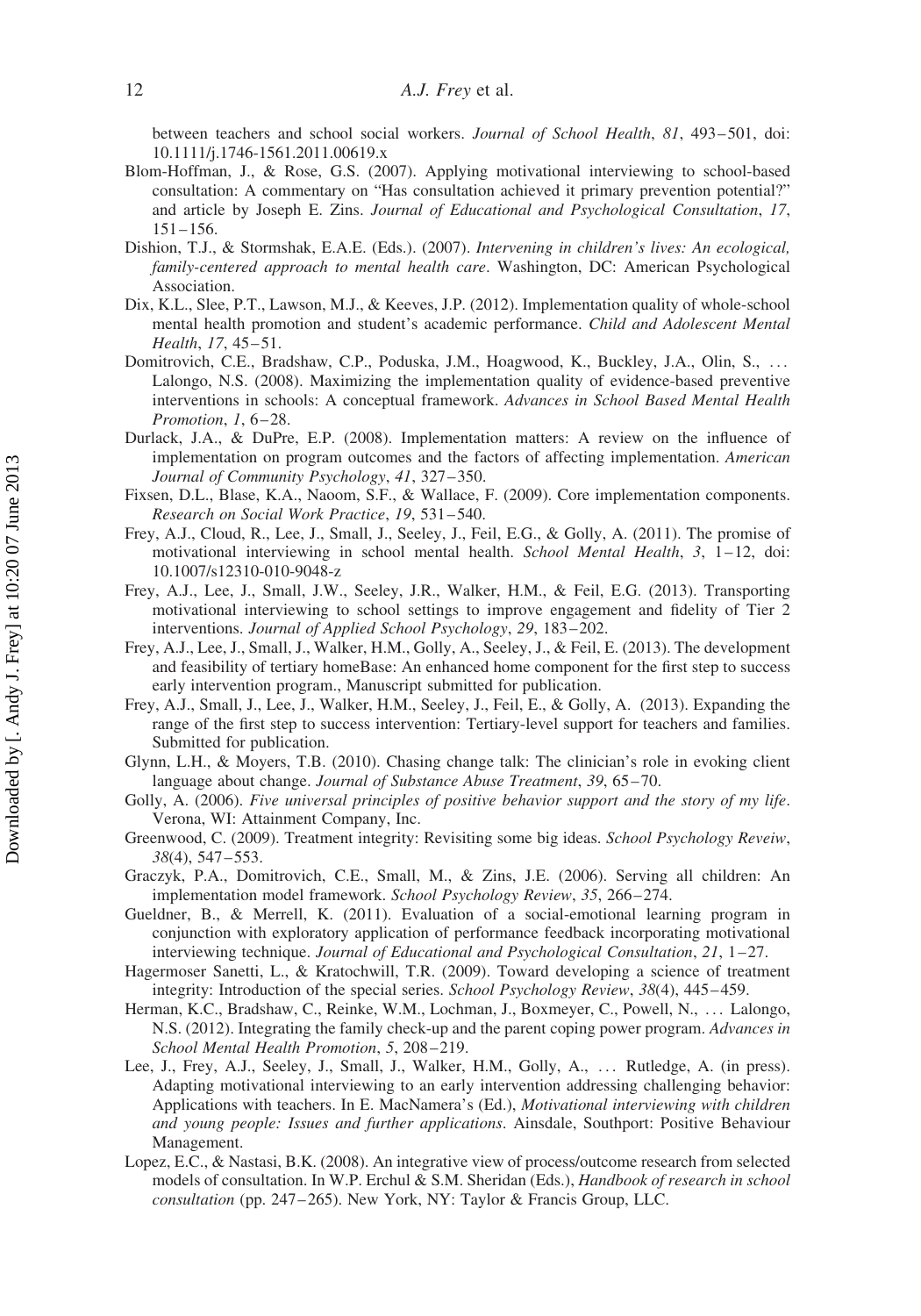- Miller, W.R. (1983). Motivational interviewing with problem drinkers. Behavioural Psychotherapy, 11, 147– 172.
- Miller, W.R., Benefield, R.G., & Tonigan, J.S. (1993). Enhancing motivation for change in problem drinking: A controlled comparison of two therapist styles. Journal of Consulting and Clinical Psychology, 61, 455– 461.
- Miller, W.R., & Moyers, T.B. (2006). Eight stages in learning motivational interviewing. Journal of Teaching in the Addictions, 5, 3 –18. [doi: 10.1300/J188v05n01\\_02](http://dx.doi.org/doi: 10.1300/J188v05n01_02)
- Miller, W.R., & Rollnick, S.R. (2012). Motivational interviewing: Helping people change (applications of motivational interviewing) (3rd ed.). New York, NY: Guilford Press.
- Miller, W.R., Yahne, C.E., Moyers, T.B., Martinez, J., & Pirratano, M. (2004). A randomized trial of methods to help clinicians learn motivational interviewing. Journal of Consulting and Clinical Psychology, 72, 1050-1062.
- Mitcheson, L., Bhavsar, K., & McCambridge, J. (2009). Randomized trial of training and supervision in motivational interviewing with adolescent drug treatment practitioners. Journal of Substance Abuse Treatment, 37, 73 – 78.
- Moyers, T.B., & Martin, T. (2006). Therapist influence on change language during motivational interviewing sessions. Journal of Substance Abuse Treatment, 30, 245–252.
- Noell, G.H. (Ed.). (2008). Research examining the relationships among consultation process, treatment integrity, and outcomes. Mahwah, NJ: Erlbaum.
- Noell, G.H., & Gansle, K.A. (2006). Assuring the form has substance: Treatment plan implementation as the foundation of assessing response to intervention. Assessment for Effective Intervention, 32, 32-39.
- National Association of School Psychologists (2005). Position statement on prevention and intervention research in the schools. Retrieved from [http://www.nasponline.org/about\\_nasp/pp\\_](http://www.nasponline.org/about_nasp/pp_prevresearch.aspx) [prevresearch.aspx](http://www.nasponline.org/about_nasp/pp_prevresearch.aspx)
- National Association of Social Workers (2011). Standards for social work services in the schools. Washington, DC: NASW.
- Reinke, W.M., Herman, K.C., Darney, D., Pitchford, J., Becker, K., Domitrovich, C., & Lalongo, N. (2012). Using the classroom check-up to support implementation of PATHS to PAX. Advances in School Mental Health Promotion, 5, 220-232.
- Reinke, W., Lewis-Palmer, T., & Merrell, K. (2008). The classroom check-up: A classwide teacher consultation model for increasing praise and decreasing disruptive behavior. School Psychology Review, 37(3), 315– 332.
- Sellman, J.D., MacEwan, I.K., Deering, D.D., & Adamson, S.J. (2007). A comparison of motivational interviewing with non-directive counseling. In G. Tober & D. Raistrick (Eds.), Motivational dialogue: Preparing addition professionals for motivational interviewing practice. New York, NY: Routledge.
- Sellman, J.D., Sullivan, P.F., Dore, G.M., Adamson, S.J., & MacEwan, I. (2001). A randomized controlled trial of motivational enhancement therapy (MET) for mild to moderate alcohol dependence. Journal of Studies on Alcohol, 62, 389–396.
- Sheridan, S.M., Swanger-Gagne, M., Welch, G.W., Kwon, K., & Garbacz, A.S. (2009). Fidelity measurement in consultation: Psychometric issues and preliminary examination. School Psychology Reveiw, 38(4), 476– 495.
- Walker, H.M., Kavanagh, K., Stiller, B., Golly, A., Severson, H.H., & Feil, E.G. (1998). First Step to Success: An early intervention approach for preventing school antisocial behavior. Journal of Emotional & Behavioral Disorders, 6(2), 66-81.
- Weist, M., Lever, N., Stephan, S., Youngstrom, E., Moore, E., Harrison, B., ... Steigler, K. (2009). Formative evaluation of a framework for high quality, evidence-based services in school mental health. School Mental Health, 1, 196-211.
- White, M. (1988). The process of questioning: A therapy of literary merit? Dulwich Centre Newsletter, 8-14.
- White, M. (1995). Re-authoring lives: Interviews and essays. Adelaide, Australia: Dulwich Centre Publications.
- White, M., & Epston, D. (1990). Narrative means to therapeutic ends. New York, NY: Norton.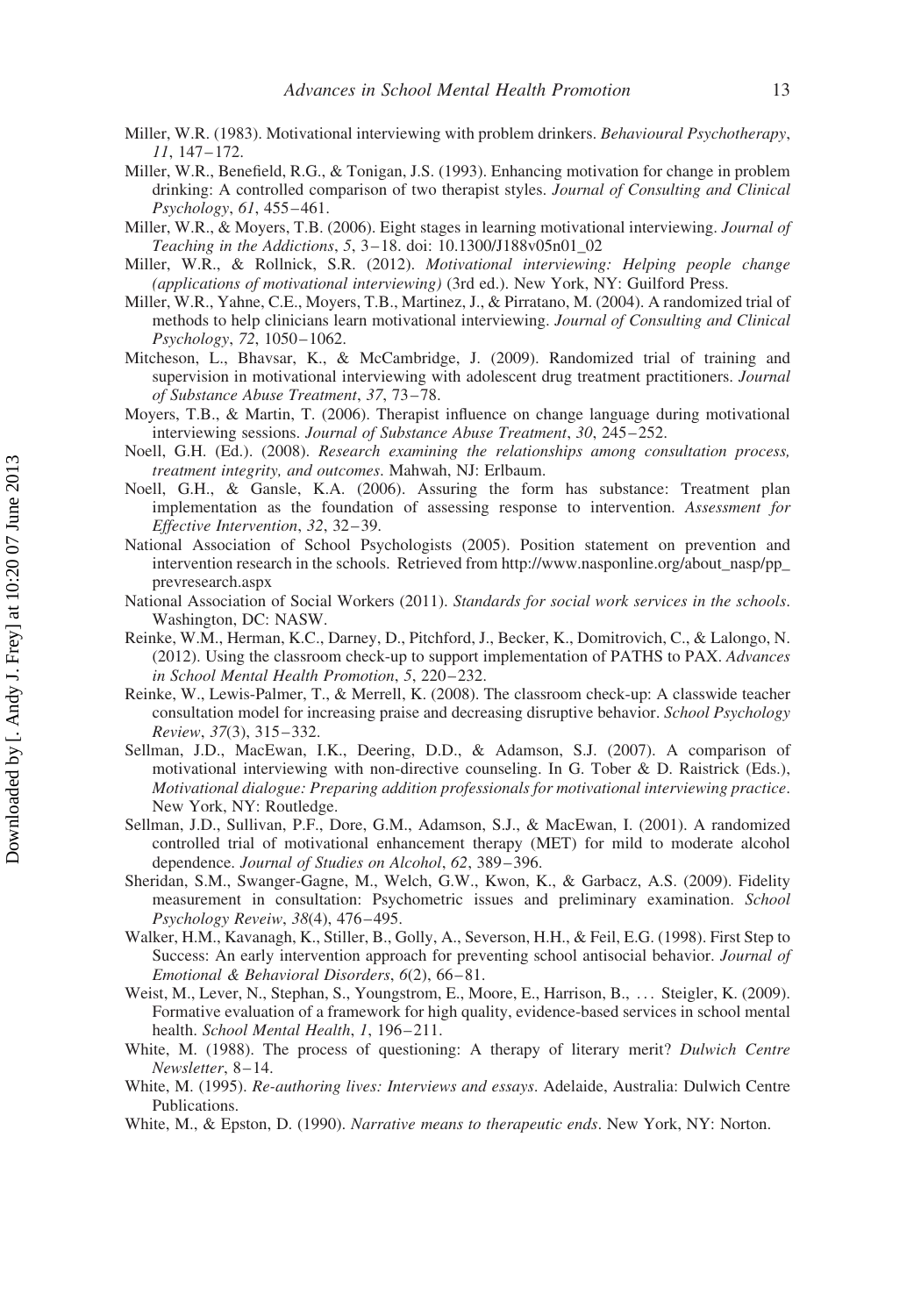# Appendix 1. Teacher Universal Principles Interview Guide

With your permission, I'd like to review universal principles with you, and learn from you if they fit with your values, and discuss examples of how you are, or perhaps how you would like to, use them within your classroom.

# 1. Establish clear expectations.

- . Understanding the concept (use elicit-provide-elicit)
	- Looking at the first principle, what does it mean to you as a teacher to establish clear expectations?
		- Coach then either affirms teacher's response, or asks,

Are you interested in other ideas concerning establishing clear expectations in the context of the First Step programme?

With the teacher's permission, provide a brief, concise explanation focussing on the bullet points from the universal principles overview and self-assessment. Then ask, How does this fit with your overall values and goals for the students' future?

- . Current practices (use open-ended questions and reflections. Attend to preparatory change talk).
	- Primary question. Tell me about your classroom rules and expectations for behaviour. I am also interested in the rules/expectations established by the school and whether or not those fit with your overall values and goals for the students.
	- Other possible question prompts, include;
		- Provide some examples of how you state your expectations positively and review them periodically (e.g. class meetings).
		- In what ways do you use your expectations as pre-corrections for potentially difficult times (transitions, special events)?
		- What are some of the advantages of having clear expectations?
		- $-$  How might clear expectations be applied differently for different students  $-$  for example, with a student with school adjustment and behaviour problems and a student without? OR with an individual student compared to the whole class?
	- Pros and Cons. What do you see as the current or potential advantages of establishing clear expectations for the classroom or the focus student? How about the current or potential disadvantages for teachers or students when clear expectations are not established?

# . Self-assessment

– I want to offer you the opportunity to rate your use of this Universal Principle asthe teacher of \_\_[student's name]\_\_. I do not need to see your rating it is just for you, and you'll use it again during the next step of our process.

Support the teacher in anyway necessary as they rate their use of clear expectations.

# . Importance and confidence rulers

### 2. Directly teach the expectations.

. Understanding the concept (use elicit-provide-elicit)

Looking at the second principle, what does it mean to you as a teacher to teach a student how to do what is expected or behave in a certain way?

Use the elicit-provide-elicit format as above, ending with the question, how does this fit with your overall values and goals for the student's future?

- . Current practices (use open-ended questions and reflections. Attend to preparatory change talk).
	- Primary question. How do the students in your classroom learn what is expected of them?
	- Other possible question prompts, include;
		- What strategies do you employ to explicitly and directly teach your expectations in the settings in which they occur, through role-play and demonstrations using examples and non-examples?
		- What are some of the advantages to teaching expectations explicitly?
		- What are some of the problems you have seen when expectations are not taught directly?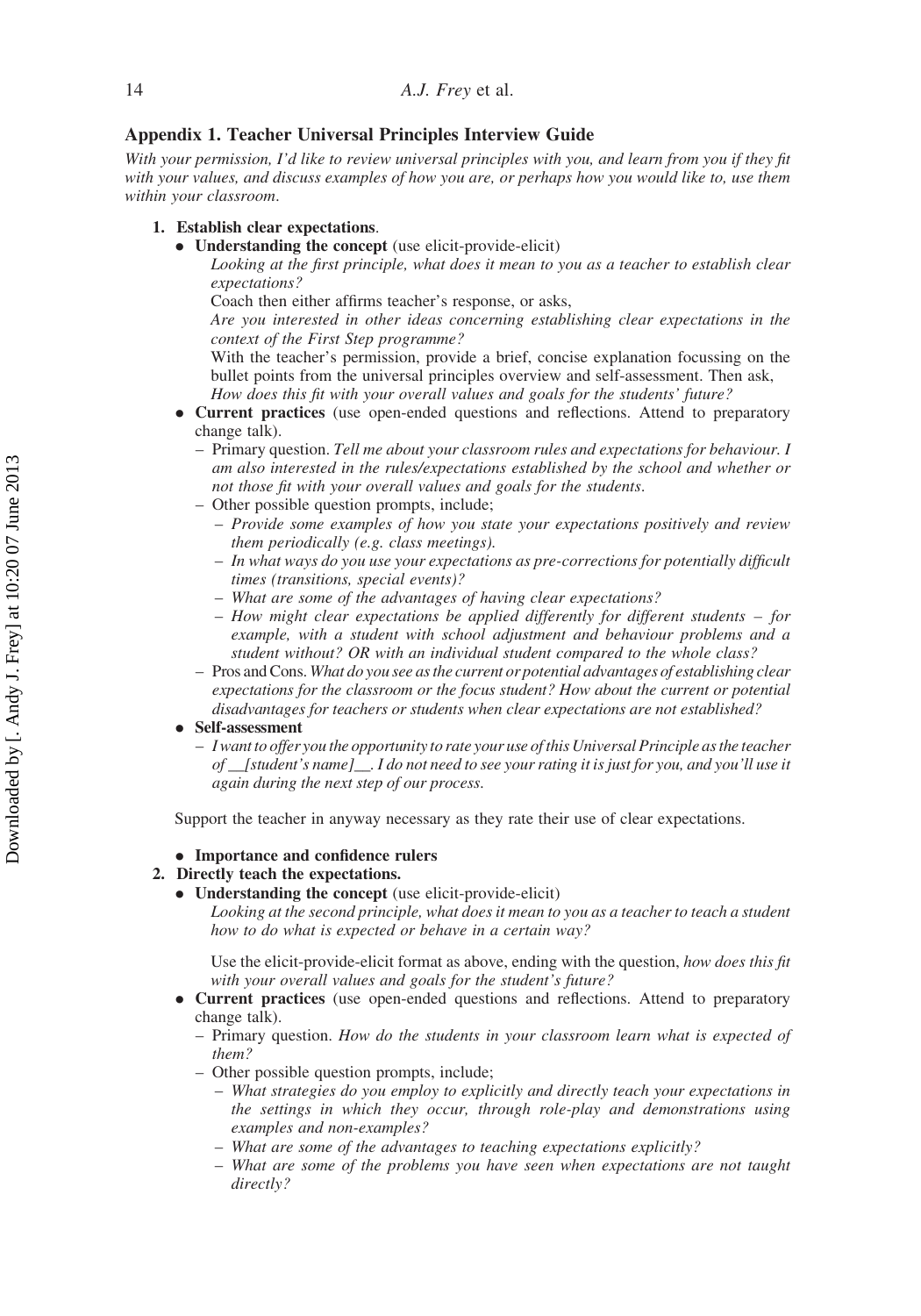- How might teaching the expectations be applied differently for different students for example, with a student having school behaviour problems and a student without? OR with an individual student compared to the whole class?
- Pros and Cons. What do you see as the current potential advantages of directly teaching expectations? How about the current or potential disadvantages for teachers or students when expectations are not directly taught?

#### . Self-assessment

– I want to offer you the opportunity to rate your use of this universal principle. I do not need to see your rating it is just for you, and you'll use it again during the next step of our process.

Support the teacher in anyway necessary as they rate their use of clear expectations.

#### . Importance and confidence rulers

#### 3. Reinforce the display of expectations.

- . Understand the concept (use elicit-provide-elicit)
	- Looking at the third principle, what does it mean for you as a teacher to recognize and support students for doing what is expected of them?

Use the elicit-provide-elicit format as above, ending with the question, how does this fit with your overall values and goals for the students' future?

- . Current practices (use open-ended questions and reflections. Attend to preparatory change talk).
	- Primary question. How do your recognize and support your student's appropriate behaviour?
	- Other possible question prompts, include;
		- In what ways are expectations positively reinforced informally (e.g. personal notes, one to one, notes home) or,
		- What formal and informal procedures for reinforcing expectations do you use (e.g. graphs, charts, activities) to reinforce new skills?
		- How about celebrations to acknowledge complying with expectations. How does this occur?
		- Can you think of any good outcomes of your teaching you would attribute to this practice?
		- How might reinforcements be applied differently for different students for example, with a student having behaviour problems and a student without? OR with an individual student compared to the whole class?
- . Self-assessment
	- I want to offer you the opportunity to rate your use of this Universal Principle as the teacher of \_\_[student's name]\_\_. I do not need to see your rating- it is just for you- and you'll use it again during the next step of our process.

Support the teacher in anyway necessary as they rate their use of clear expectations.

#### . Importance and confidence rulers

- 4. Minimize attention for minor inappropriate behaviours.
	- . Understand the concept (use elicit-provide-elicit)

Looking at the fourth principle, what does it mean for you as a teacher to provide little or no attention to minor inappropriate behaviours?

Use the elicit-provide-elicit format as above, ending with the question, how does this fit with your overall values and goals for the student's future?

- . Current practices (use open-ended questions and reflections. Attend to preparatory change talk).
	- Primary question. How do you handle behaviour that is annoying or irritating, but does not violate expectations?
	- Other possible question prompts, include;
		- Are minor rule infractions corrected through reminders, or systematically ignored by peers and adults?
		- What are some of the disadvantages in providing attention to minor inappropriate